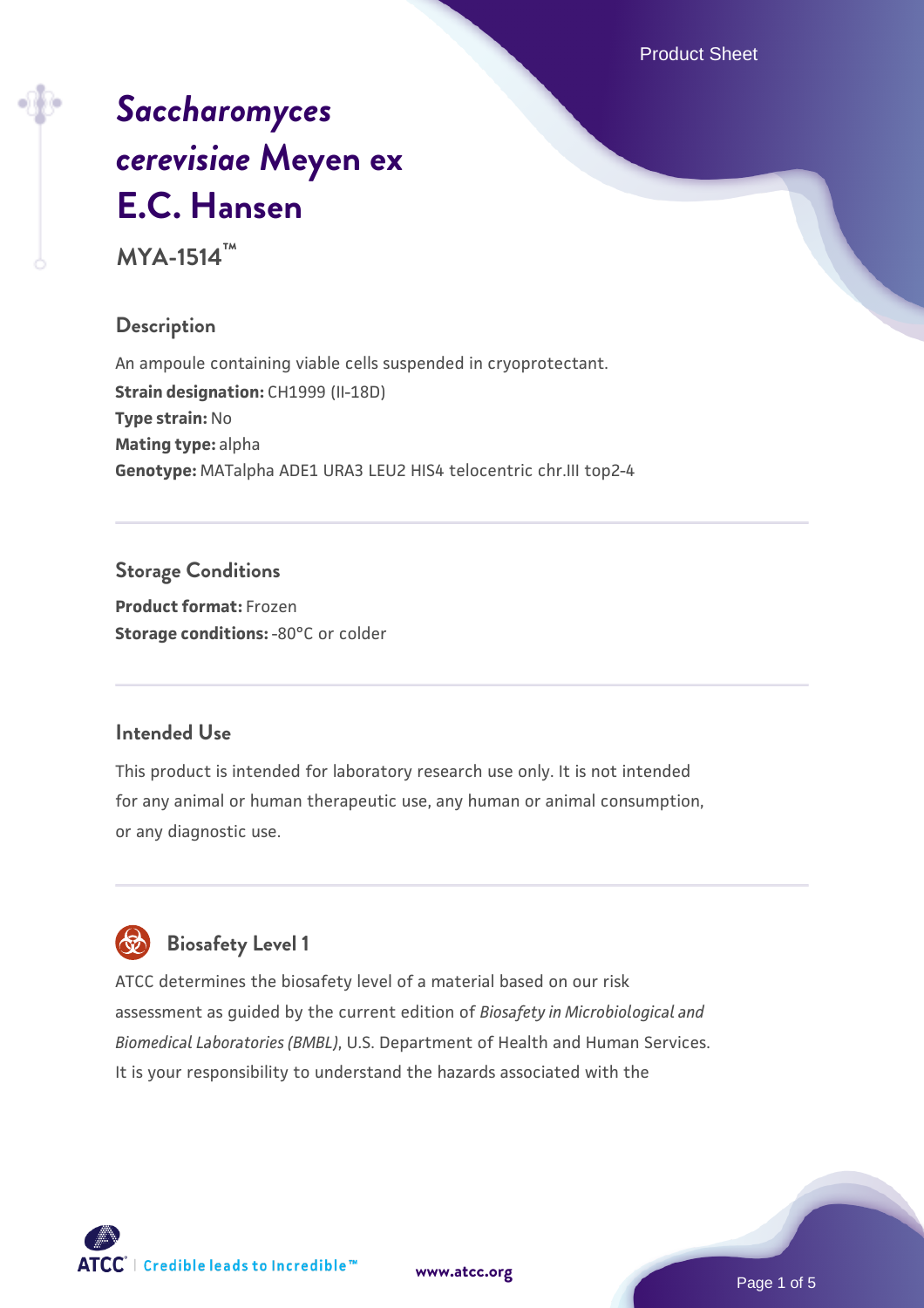## **[Saccharomyces cerevisiae](https://www.atcc.org/products/mya-1514)** [Meyen ex E.C. Hansen](https://www.atcc.org/products/mya-1514) **MYA-1514**

material per your organization's policies and procedures as well as any other applicable regulations as enforced by your local or national agencies.

ATCC highly recommends that appropriate personal protective equipment is always used when handling vials. For cultures that require storage in liquid nitrogen, it is important to note that some vials may leak when submersed in liquid nitrogen and will slowly fill with liquid nitrogen. Upon thawing, the conversion of the liquid nitrogen back to its gas phase may result in the vial exploding or blowing off its cap with dangerous force creating flying debris. Unless necessary, ATCC recommends that these cultures be stored in the vapor phase of liquid nitrogen rather than submersed in liquid nitrogen.

# **Certificate of Analysis**

For batch-specific test results, refer to the applicable certificate of analysis that can be found at www.atcc.org.

# **Growth Conditions**

**Medium:**  [ATCC Medium 1245: YEPD](https://www.atcc.org/-/media/product-assets/documents/microbial-media-formulations/1/2/4/5/atcc-medium-1245.pdf?rev=705ca55d1b6f490a808a965d5c072196) **Temperature:** 25°C

# **Handling Procedures**

**Frozen ampoules** packed in dry ice should either be thawed immediately or stored in liquid nitrogen. If liquid nitrogen storage facilities are not available, frozen ampoules may be stored at or below -70°C for approximately one



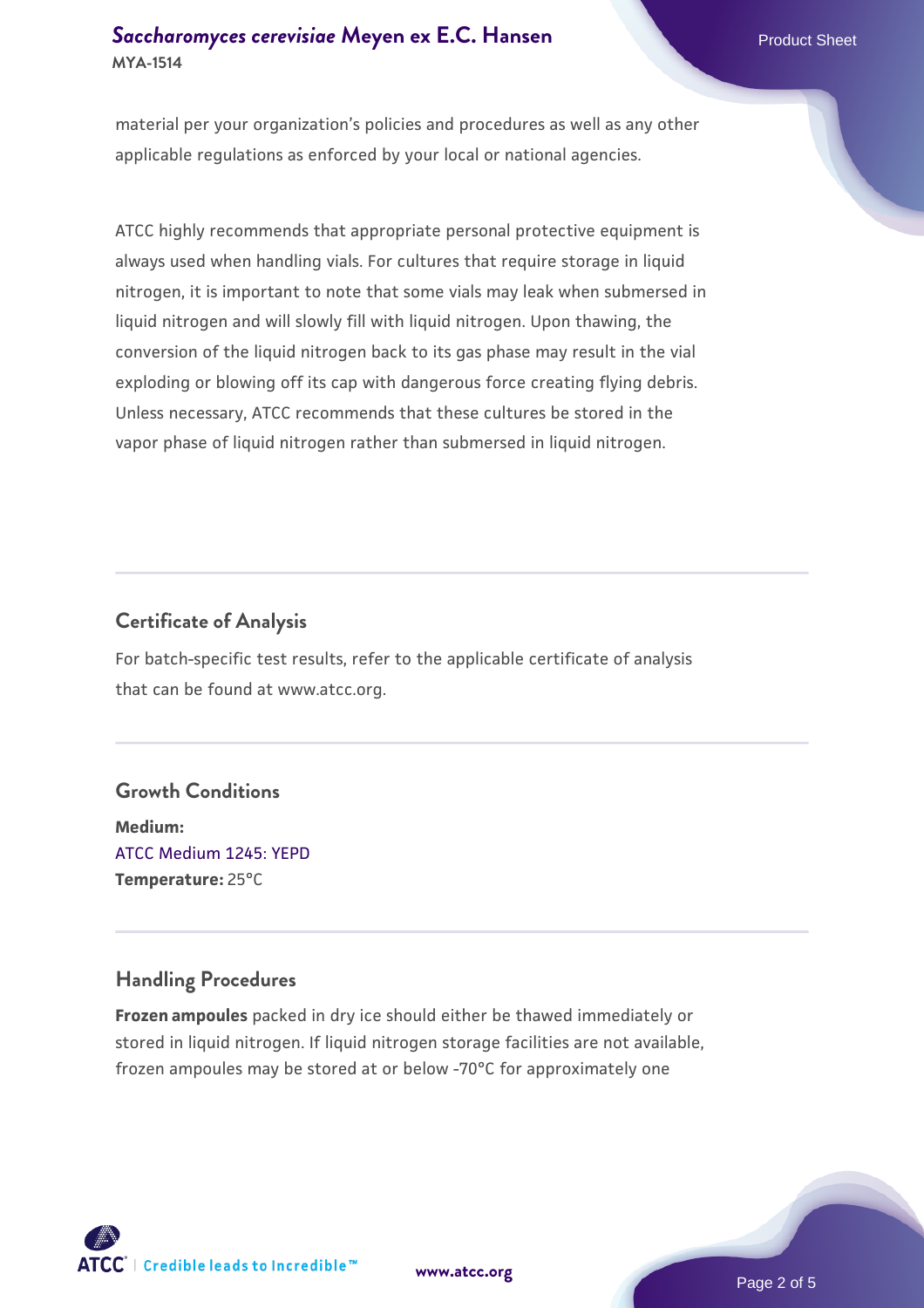week. **Do not under any circumstance store frozen ampoules at refrigerator freezer temperatures (generally -20°C)**. Storage of frozen material at this temperature will result in the death of the culture.

- 1. To thaw a frozen ampoule, place in a **25°C to 30°C** water bath, until just thawed **(approximately 5 minutes)**. Immerse the ampoule just sufficient to cover the frozen material. Do not agitate the ampoule.
- 2. Immediately after thawing, wipe down ampoule with 70% ethanol and aseptically transfer at least 50 µL (or 2-3 agar cubes) of the content onto a plate or broth with medium recommended.
- Incubate the inoculum/strain at the temperature and conditions 3. recommended.
- 4. Inspect for growth of the inoculum/strain regularly for up to 4 weeks. The time necessary for significant growth will vary from strain to strain.

#### **Material Citation**

If use of this material results in a scientific publication, please cite the material in the following manner: *Saccharomyces cerevisiae* Meyen ex E.C. Hansen (ATCC MYA-1514)

#### **References**

References and other information relating to this material are available at www.atcc.org.

#### **Warranty**

The product is provided 'AS IS' and the viability of ATCC® products is warranted for 30 days from the date of shipment, provided that the customer has stored and handled the product according to the information included on the product information sheet, website, and Certificate of Analysis. For living cultures, ATCC lists the media formulation and reagents

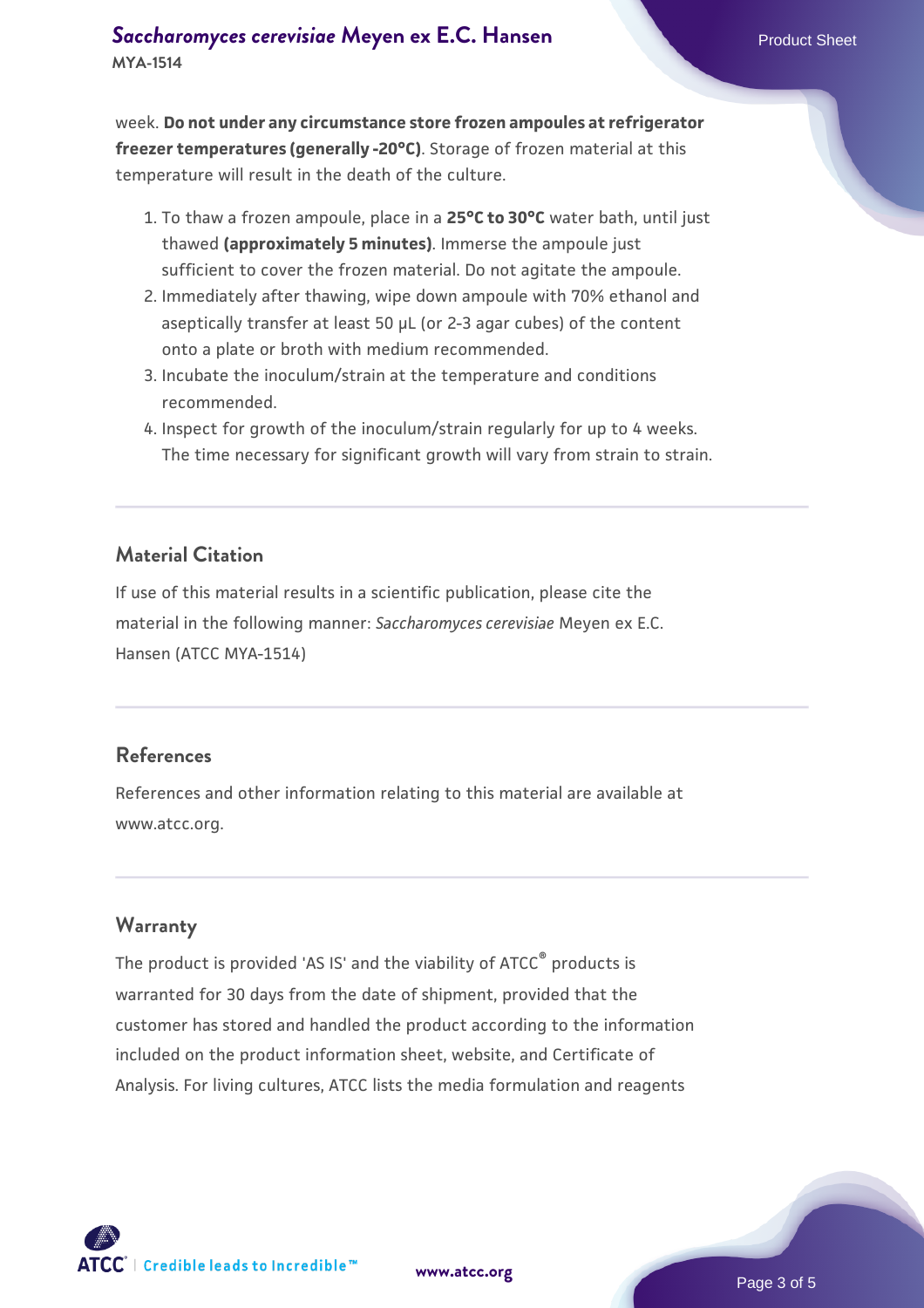#### **[Saccharomyces cerevisiae](https://www.atcc.org/products/mya-1514)** [Meyen ex E.C. Hansen](https://www.atcc.org/products/mya-1514) **MYA-1514**

that have been found to be effective for the product. While other unspecified media and reagents may also produce satisfactory results, a change in the ATCC and/or depositor-recommended protocols may affect the recovery, growth, and/or function of the product. If an alternative medium formulation or reagent is used, the ATCC warranty for viability is no longer valid. Except as expressly set forth herein, no other warranties of any kind are provided, express or implied, including, but not limited to, any implied warranties of merchantability, fitness for a particular purpose, manufacture according to cGMP standards, typicality, safety, accuracy, and/or noninfringement.

## **Disclaimers**

This product is intended for laboratory research use only. It is not intended for any animal or human therapeutic use, any human or animal consumption, or any diagnostic use. Any proposed commercial use is prohibited without a license from ATCC.

While ATCC uses reasonable efforts to include accurate and up-to-date information on this product sheet, ATCC makes no warranties or representations as to its accuracy. Citations from scientific literature and patents are provided for informational purposes only. ATCC does not warrant that such information has been confirmed to be accurate or complete and the customer bears the sole responsibility of confirming the accuracy and completeness of any such information.

This product is sent on the condition that the customer is responsible for and assumes all risk and responsibility in connection with the receipt, handling, storage, disposal, and use of the ATCC product including without limitation taking all appropriate safety and handling precautions to minimize health or environmental risk. As a condition of receiving the material, the customer agrees that any activity undertaken with the ATCC product and any progeny or modifications will be conducted in compliance with all applicable laws, regulations, and guidelines. This product is provided 'AS IS' with no representations or warranties whatsoever except as expressly set forth



**[www.atcc.org](http://www.atcc.org)**

Page 4 of 5